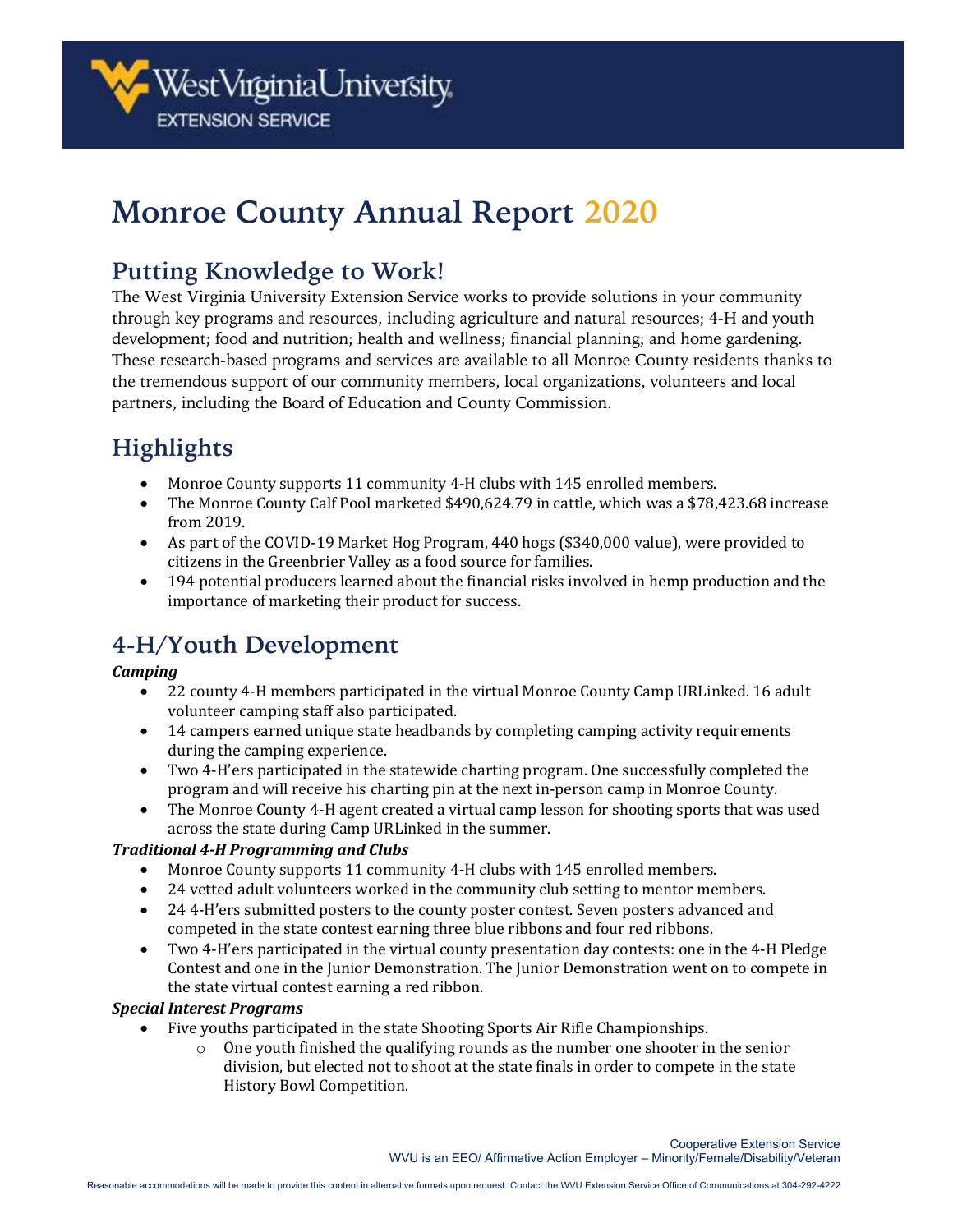#### **Monroe County Report 2020**

- $\circ$  One junior division youth competed in Morgantown finishing seventh in the state finals.
- 14 youths and parents across the state participated in a 4-H project virtual workshop in food preservation, which focused on the basics and pressure canning.

#### *Energy Express*

- One site served 72 Monroe County youths for the virtual 6-week program.
- 10 college-aged AmeriCorps members served the two sites and extended their service to include summer foods distribution assistance at each site.

#### *4-H Youth Judging and Competitive Event Programming*

- Two 4-H'ers competed in the state virtual Livestock Judging Competition, finishing in second and third place.
- Two of the four individuals on the West Virginia State Livestock Judging Team that competed in the National Virtual Competition were from Monroe County. There were 65 individuals that competed. Lauren Ballard was second in placings overall, and the team finished fifth nationally out of 15 teams.
- Two virtual West Virginia Quiz Bowl teams were formed, comprised of four individuals each. Monroe County had three 4-H'ers on the first team and two on the second. Teams learned about livestock breeds, animal nutrition, reproduction, animal husbandry, etc.

#### *Other 4-H Youth Ag Activities*

- The Ham, Bacon & Egg Show and Sale was held virtually. 17 youths participated in the Greenbrier Monroe Sale, which grossed \$46,450.
- 15 youths participated in the virtual show and online sale held by the Greenbrier Monroe Youth Livestock Association for project animals. The sale totaled \$117,986.

### **Agriculture and Natural Resources**

#### *Monroe County Calf Pool Program*

- The Monroe County Calf Pool marketed \$490,624.79 in cattle, a \$78,423.68 increase from 2019.
- Five new producers participated in the pool and gained knowledge of directing marketing of livestock and direct marketing opportunities.
- 315 steers marketed netted on average \$49.05/head more than the average at the Graded Barn Sale for that time period.
- 253 heifers marketed netted on average \$59.02/head more than the average at the Graded Barn Sales for that time period.
- Total number of cattle marketed increased by 43 head.
- Steers averaged \$935.44/head at an average of 611 pounds; heifers averaged \$774.56/head at an average of 587 pounds.
- The advantage of this program in premiums have totaled \$30,383.36 with this return being directly returned to the producer when compared to the statewide livestock market averages.

#### *COVID-19 Market Hog Service Project*

- 440 hogs, which was 85,000 pounds of pork (\$340,000 value), were provided to citizens in the Greenbrier Valley.
- A Facebook advertisement had 209 shares, 36 reactions and 76 comments, reaching 21,799 people in one day. Another Facebook post had 555 shares, 102 comments and 316 reactions, reaching 84,729 people.
- A follow-up Facebook post after the first load of hogs was received had 555 shares, 102 comments and 316 reactions, reaching 84,729 people before the program ended.
- Post surveys showed 56% of participants processed at home with 64.8% of the hogs processed at home; 44% of participants found a processor with 35.2% of the hogs professionally processed; and 60.8% of participants had their hogs further processed (cured, smoked, etc.).

#### *Hemp Production Educational Program*

• Four educational programs were held on the topic of hemp production.